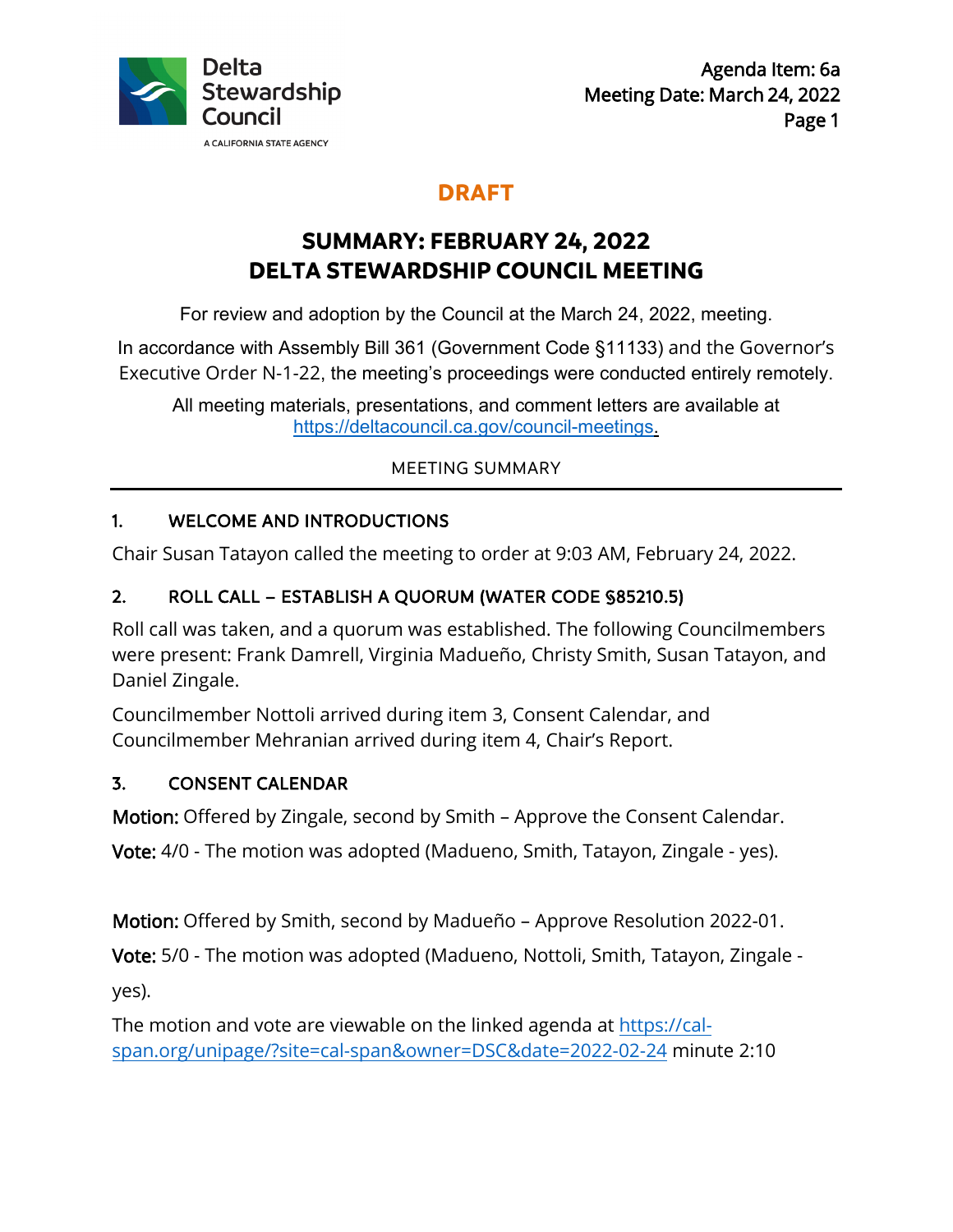#### 4. CHAIR'S REPORT (INFORMATION ITEM)

Chair Tatayon congratulated Councilmember Smith on her reappointment to the Council by the Senate Rules Committee. Special Assistant for Planning and Science Amanda Bohl updated the Council on the first meeting of the Delta Plan Interagency Implementation Committee's (DPIIC) Restoration Subcommittee.

Councilmembers discussed staff capacity and funding obstacles surrounding the DPIIC subcommittee. Bohl elaborated that finalizing the vision and a work plan over the next few months will establish how success is defined in the future and ensure that the subcommittee meets its purpose.

#### Public Comment

Dierdre Des Jardins commented that the Council's collaborative efforts are significant. Des Jardins noted that the Delta Independent Science Board (ISB) should be involved in the restoration subcommittee. She also commented that implementing network mapping could show how the restoration projects impact the work on the ground and Delta legacy communities.

The item is viewable on the linked agenda at [https://cal-span.org/unipage/?site=cal](https://cal-span.org/unipage/?site=cal-span&owner=DSC&date=2022-02-24)[span&owner=DSC&date=2022-02-24 m](https://cal-span.org/unipage/?site=cal-span&owner=DSC&date=2022-02-24)inute 4:20.

## 5. PUBLIC COMMENT

Dierdre Des Jardins, California Water Research, commented that the advisory group for the Delta Science and Funding Initiative needs more clarity regarding the creation of the body, and the meetings should be publicly noticed. She noted that she would be following up in writing.

The item is viewable on the linked agenda at [https://cal-span.org/unipage/?site=cal](https://cal-span.org/unipage/?site=cal-span&owner=DSC&date=2022-02-24)[span&owner=DSC&date=2022-02-24 m](https://cal-span.org/unipage/?site=cal-span&owner=DSC&date=2022-02-24)inute 18:58.

## 6. EXECUTIVE OFFICER'S REPORT (INFORMATION ITEM)

Executive Officer Jessica Pearson gave an overview of the staff's proposal to revise the Council's Appeals and Procedures for covered actions. Council staff released a draft version of the proposed amendments on the Council's website on December 10, 2021, for a 90-day public comment period ending on March 7, 2022. Interested persons may view the proposed amendments on our website.

On December 30, 2021, the Department of Water Resources submitted a certification of consistency for the remanded portions of the Lookout Slough Tidal Habitat Restoration and Flood Improvement Project. The certification's public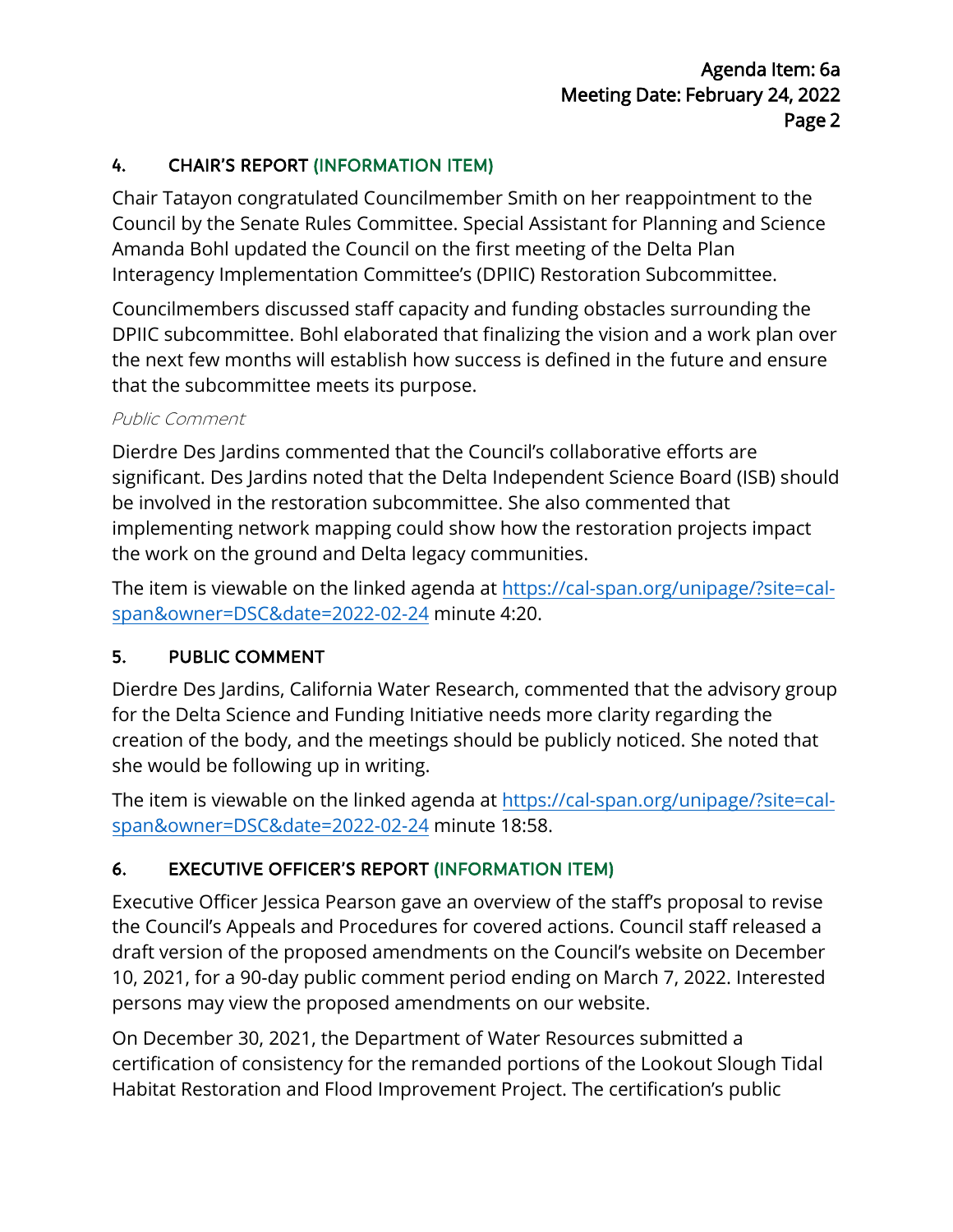#### Agenda Item: 6a Meeting Date: February 24, 2022 Page 3

review period closed on January 31, 2022. The Council received two appeals from the Solano County Water Agency and Liberty Island Access. The Council has moved forward with the appeals process. Current law requires the Council to conduct a hearing within 60 days of the filing of appeals and then decide on the appeals within 60 days of hearing the appeal. The hearing notice was released on February 17, 2022, identifying the March 24, 2022, Council meeting as the hearing date. It is anticipated that the Council will consider the determination during the April 28, 2022, Council meeting. That meeting may occur in-person with remote access consistent with applicable public meeting guidance and laws at that time. Future meeting dates and details will be noticed through the Council's website and listserv.

The West Sacramento Area Flood Control Agency submitted a certification of consistency on January 27, 2022, for their Yolo Bypass East Levee Project. The project seeks to reduce the overall flood risk to the City of West Sacramento by making structural modifications to segments of the Yolo Bypass East Levee. The U.S. Army Corps of Engineers proposes installing stability berms, replenishing waterside revetment (retaining wall/sandbags), reconstructing maintenance roads, and improving the levee drainage system. The project's public review and appeal period closes on February 28, 2022.

The Council has sent two comment letters since the January Council meeting. The first letter was to the California Department of Transportation regarding the Draft 2022 California Transportation Asset Management Plan (TAMP). The TAMP outlines the physical condition of key transportation assets throughout California, maximizes related resources, and manages their lifecycle. The letter from the Council encourages the Department to acknowledge the transportation assets at risk in the Delta due to sea-level rise and consider the Delta Adapts Vulnerability Assessment and Delta Levees Investment Strategy in its analysis. The letter also encourages the Department to engage with the Council to consider these issues and equity concerns.

The second comment letter was regarding the Notice of Preparation of a Draft Initial Study Mitigated Negative Declaration for Reclamation Districts 348's South Mokelumne River Setback Levee Project. The project seeks to improve the levees along the South Mokelumne River. The letter states that the project appears to be a covered action and raises relevant Delta Plan policies, encouraging the district to engage with the Council in early consultation on the project.

Pearson welcomed three new 2022 California Sea Grant fellows to the Council: Aaron Angel in the Planning Division, Allegra La Ferr in the Delta Science Program's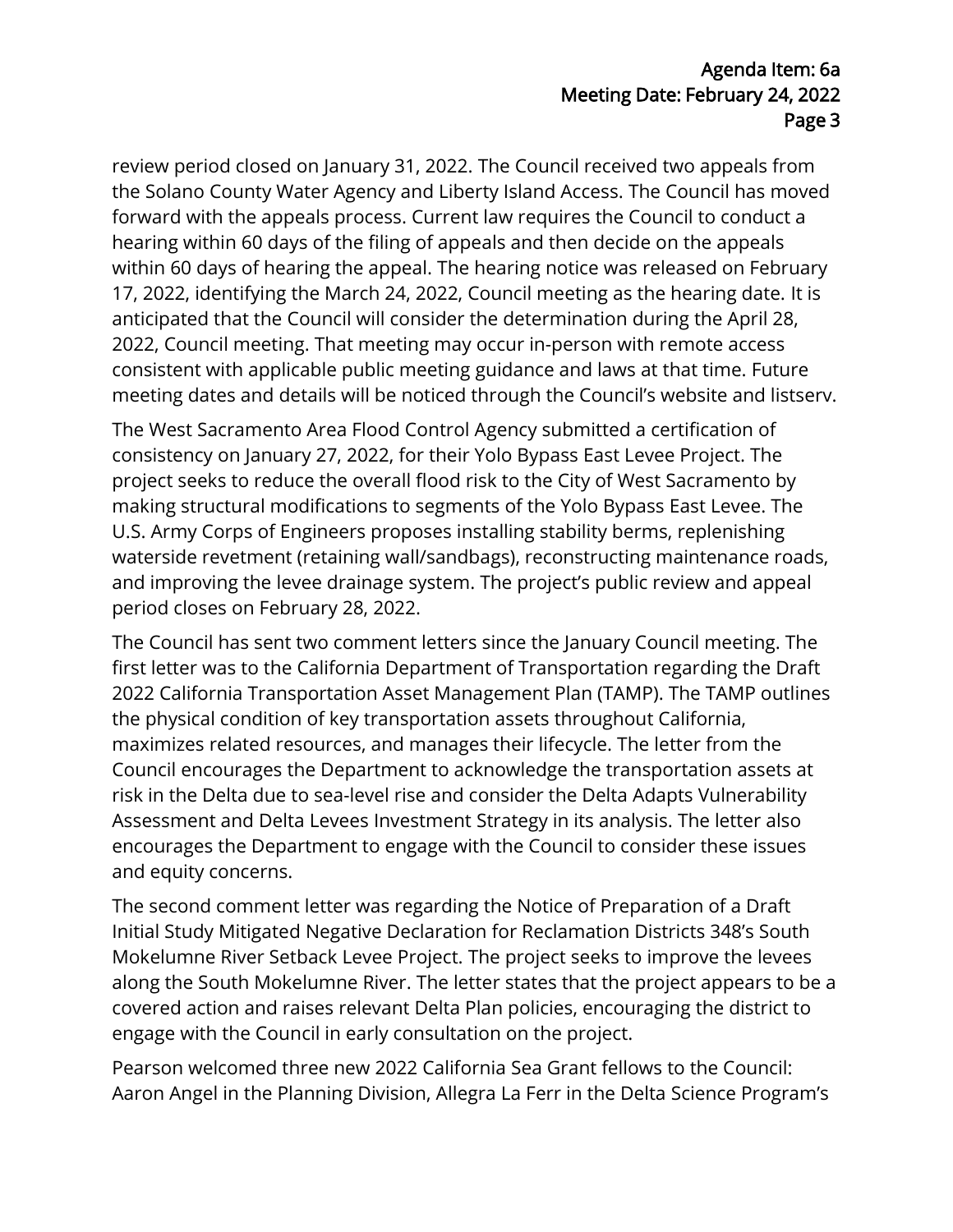Adaptive Management Unit, and Tabitha Birdwell in the Delta Science Program's Collaborative Science and Peer Review Unit.

The Outreach Highlights Report and the Active Projects List were provided to the Council in writing.

#### 6a. Legal Update (Information Item)

Vera Bezdicek, Council's Legal Department, provided ex-parte communications prohibition information related to the Lookout Slough appeals. Council members and Council staff cannot and should not communicate about or discuss the Lookout Slough or the Council's appeal proceeding with any person outside of the Council. The only exception is communications regarding the administrative or procedural status of the proceedings. We have established a special email address to receive those types of communications:

lookoutsloughproject@deltacouncil.ca.gov

#### 6b. Legislative Update (Information Item)

Chief Deputy Executive Officer Ryan Stanbra gave an overview of two Senate bills (SB) related to the Council. SB 1218 would require the Council, in consultation with relevant state and federal agencies and the public, to annually publish a water supply reliability estimation for water flows in the Delta and out of the Carquinez Strait in the San Francisco Bay. Council staff will further assess the bill and reach out to Senator Melissa Hurtado's office for more information.

SB 1219, also introduced by Senator Hurtado, would dissolve the State Water Resources Control Board and develop a Blue Ribbon Commission to establish a replacement agency by 2025.

Both bills must sit for 30 days before being heard by their respective policy committee.

Councilmembers requested information regarding the sponsors of the bills. Stanbra stated that the information is not known at this time.

#### Public Comment

Dierdre Des Jardins, California Water Research, commented that she had heard an ex parte prohibition against Delta Stewardship Council scientists discussing the Delta Conveyance project and inquired if the prohibition applied informally to all staff. If the prohibition had been raised, she also noted that it should be publicly disclosed.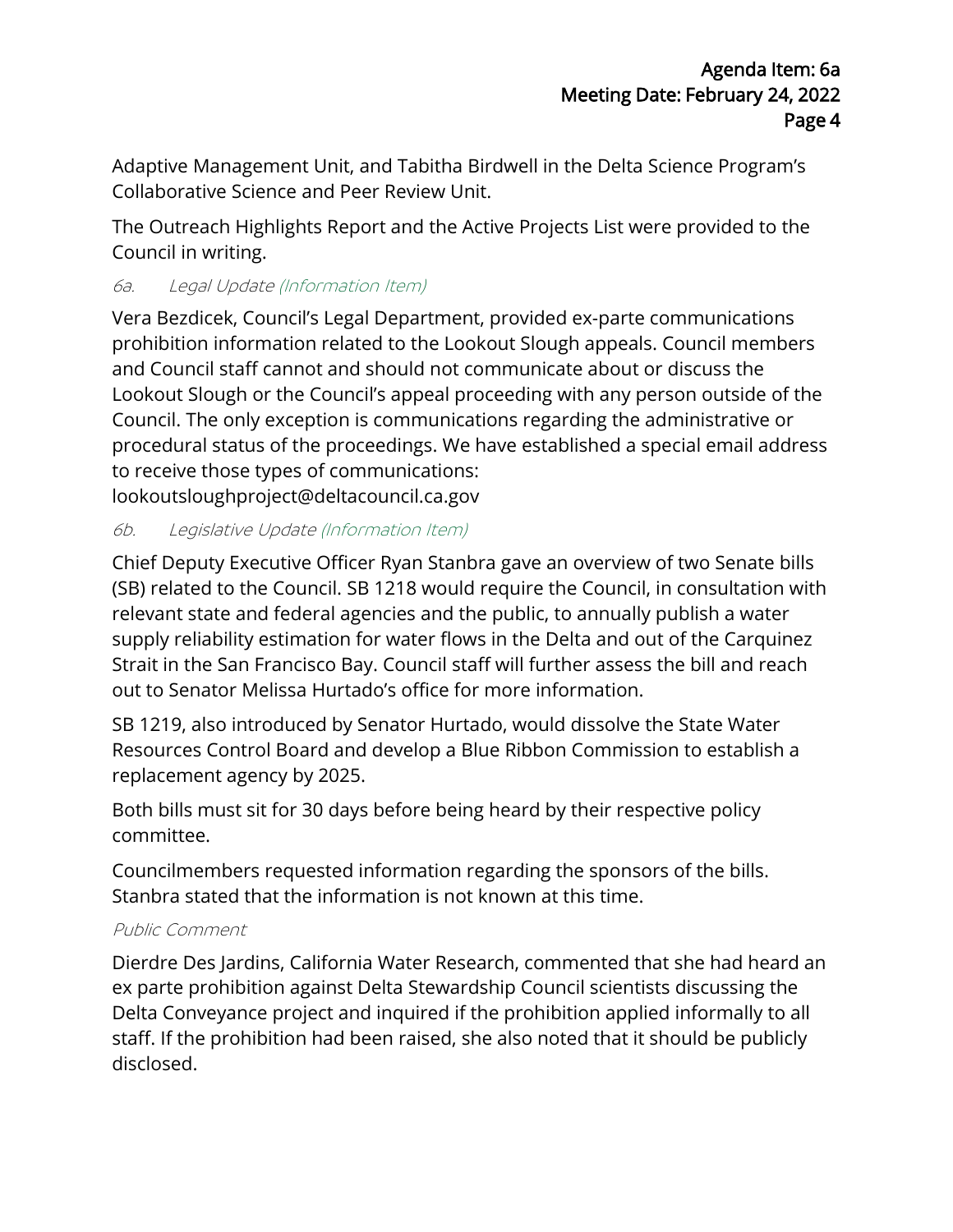Pearson replied that there is no ex parte in place regarding the Delta Conveyance Project at this time.

Councilmembers discussed the possibility of involving the Delta Independent Science Board (ISB) in the DPIIC Restoration Subcommittee. Bohl elaborated that she has been in constant communication with the Delta ISB board members, and they are working on how they can partner to support the subcommittee. Bohl also informed the Council that there is a plan to develop a biannual forum to engage local communities in discussion around the restoration projects. Councilmember Nottoli also noted the Commission's interest in participating in the community engagement process.

#### 6c. Proposed 2022 Delta Stewardship Council Priorities (Information Item)

Pearson provided a high-level overview of the Council's 2022 priorities. Initiatives such as the Delta Levees Investment Strategy and the Ecosystem Amendment to the Delta Plan are set to be completed in 2022, while priority projects such as Delta Adapts, the Environmental Justice Issue Paper, and the 2022-2026 Science Action Agenda are all set to make significant progress. These priorities continue the agency's three primary objectives: Strengthen and Implement the Delta Plan, Build Capacity for our vision of the One Delta, One Science, and Strengthen Council Leadership and Communications.

Special Assistant for Planning and Science, Amanda Bohl, Deputy Executive Officer for Planning and Performance Jeff Henderson, and Deputy Executive Officer for Science Louise Conrad gave presentations on their respective division's 2022 objectives.

#### 6d. Sacramento-San Joaquin Delta Conservancy and Delta Protection Commission Updates (Information Item)

Delta Protection Commission Executive DirectorErik Vink and Sacramento-San Joaquin Delta Conservancy Executive Officer Campbell Ingram gave updates on their agency's activities and an overview of their 2022 priorities.

Vice-chair Madueño and Vink discussed various Delta signage and educational opportunities on Cal Trans highways and around Amtrak stations.

Councilmember Nottoli and Campbell discussed future funding and the potential for publishing a summary of the Delta Drought Response Program.

Chair Tatayon thanked the staff for their hard work in establishing the 2022 Priorities, which will have long-lasting effects on the Delta.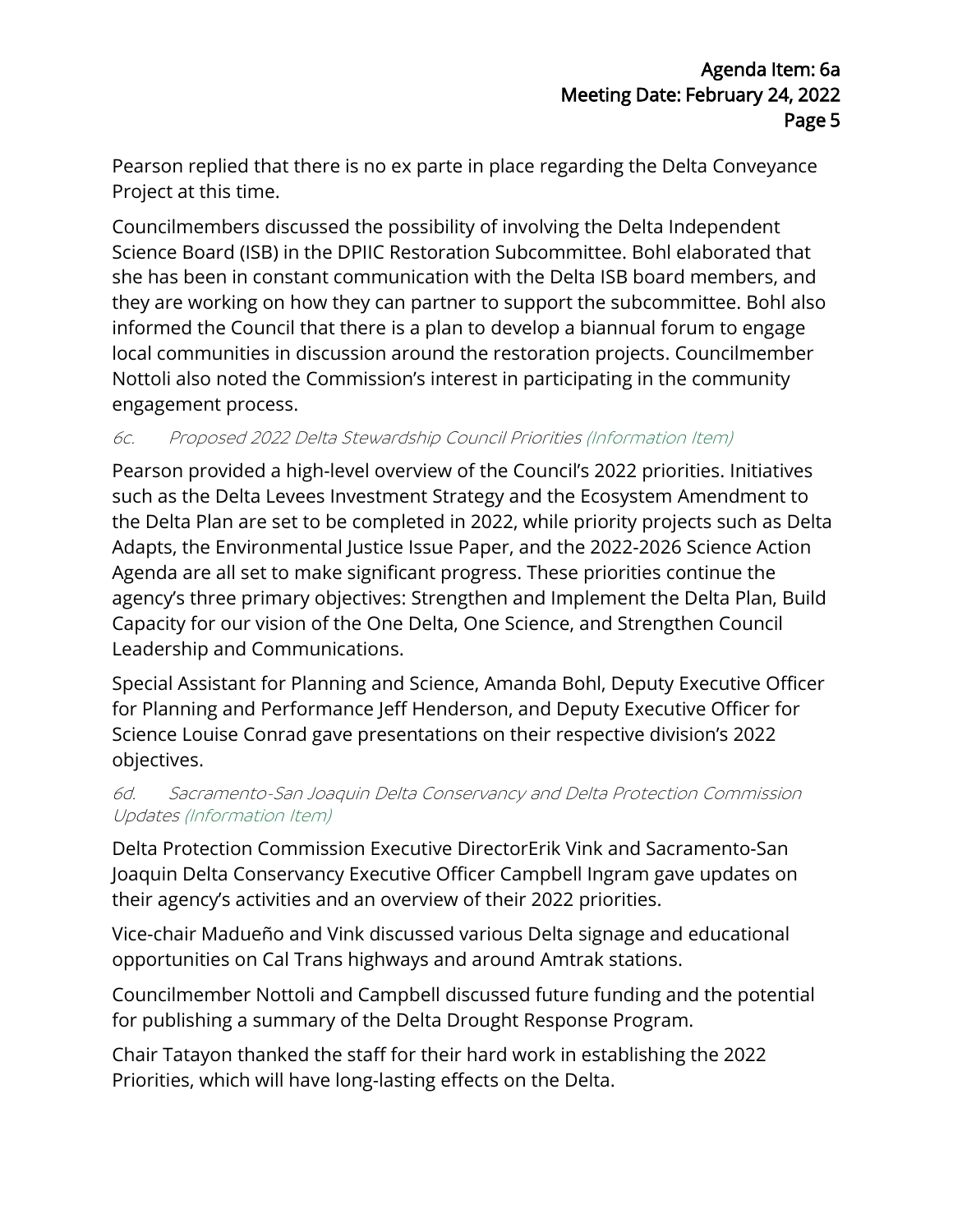#### Public Comment

Dierdre Des Jardins, California Water Research, noted communication gaps between the Delta ISB and the Council's executive staff.

The Executive Officer's Report is viewable on the linked agenda at [https://cal](https://cal-span.org/unipage/?site=cal-span&owner=DSC&date=2022-02-24)[span.org/unipage/?site=cal-span&owner=DSC&date=2022-02-24#](https://cal-span.org/unipage/?site=cal-span&owner=DSC&date=2022-02-24) minute 22:02.

## 7. LEAD SCIENTIST'S REPORT (INFORMATION ITEM)

Delta Lead Scientist Dr. Laurel Larsen highlighted articles by previous Delta Science Fellowship recipients and discuss their research results and management implications. The articles highlighted featured findings from two Delta Science fellows investigating greenhouse gas emissions and carbon budgets of two estuary settings: agricultural peatlands and coastal wetlands. Their findings will help inform methods to sequester carbon while minimizing other greenhouse gas emissions and establish the potential role of Delta peatlands in statewide carbon markets. These studies are related to action area 1 of the 2017-2021 Science Action Agenda (Invest in assessing the human dimensions of natural resource management decisions) specifically, action A1B.

The Delta Science Program circulated the draft 2022-2026 Science Action Agenda (SAA) for public review, which closed on January 21, 2022. Many of the comments highlighted the need to better connect the prioritized Science Actions to relevant legislation, regulations, and existing efforts and suggested some minor revisions to the Science Actions themselves. Staff is currently revising the SAA in response to the comments received, and the final SAA is anticipated for Council endorsement by Spring 2022. To learn more, please visit

[https://scienceactionagenda.deltacouncil.ca.gov](https://scienceactionagenda.deltacouncil.ca.gov/) or email [SAA@deltacouncil.ca.gov](mailto:SAA@deltacouncil.ca.gov)

Central to continuing the Council's social science integration efforts [\(https://deltacouncil.ca.gov/social-science\),](https://deltacouncil.ca.gov/social-science) the Delta Science Program continues to support the building of a social science community of practice (CoP; [https://deltacouncil.ca.gov/bay-delta-social-science-community-of-practice\)](https://deltacouncil.ca.gov/bay-delta-social-science-community-of-practice), which aims to bring together social science scholars, practitioners, and allies who are committed to advancing applicable and relevant research on the human dimensions of the Bay-Delta. The CoP Steering Committee met for the second time in January 2022 to learn about other social science network building within the U.S. Department of Interior and discuss goals for reconvening the full Bay-Delta social science CoP in the upcoming year.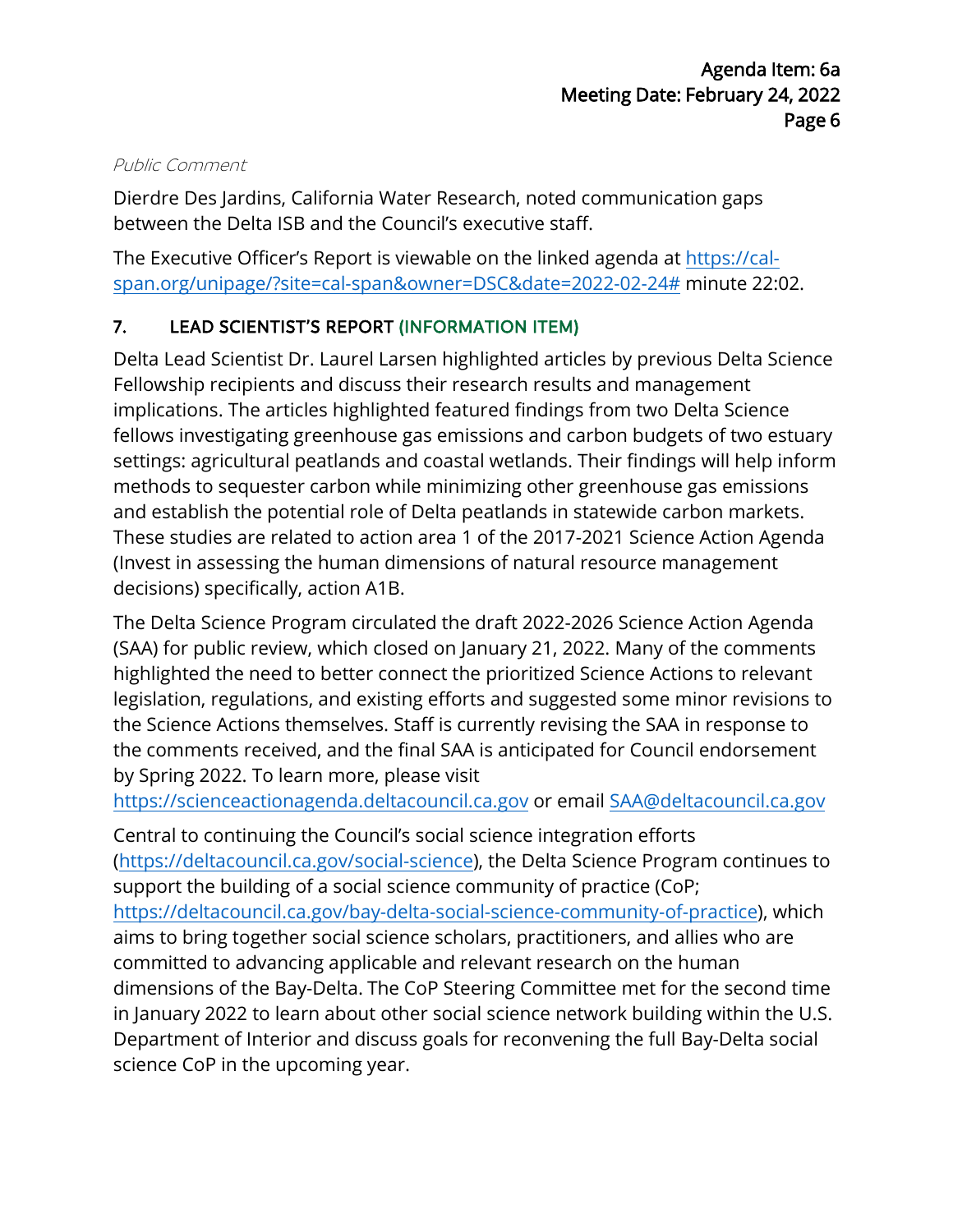Adapting Restoration for a Changing Climate, a two-day symposium that explored the short- and long-term climate change considerations of current restoration projects in the San Francisco Bay-Delta and elsewhere, took place on February 2-3, 2022. A full report-out of this event, including links to symposium talks and presentations, is available here: https://www.youtube.com/watch?v=4ICJPdqzuBg

Dr. Larsen gave an overview of the previous Delta Lead Scientist Ask Me Anything presentation. Archives of all sessions are available for viewing at the Council's Instagram page (@deltastewardshipcouncil).

The Delta Science Program is hosting a three-part brown bag webinar series on Delta governance. The series will foster discussion of the complex and multifaceted governance of the Sacramento-San Joaquin Delta. Attendance is free with registration [\(https://us06web.zoom.us/webinar/register/WN\\_35B](https://us06web.zoom.us/webinar/register/WN_35B-vRhyR4umt_90WQJylg)[vRhyR4umt\\_90WQJylg\)](https://us06web.zoom.us/webinar/register/WN_35B-vRhyR4umt_90WQJylg).

The Interagency Ecological Program (IEP) Workshop is an informal event held each spring for sharing new research results that advance science important to IEP and the larger Delta science community. This year's planning committee has chosen to emphasize early-career scientists and managers within our community. The planning committee looks forward to discussions led by newer roles and hosting poster sessions, lightning talks, and a poetry slam. This year's workshop will be an all-virtual event platform, with further details coming soon. The 2022 IEP Workshop program can be found on the IEP website: [https://iep.ca.gov/Public-](https://iep.ca.gov/Public-Engagement/Annual-IEP-Workshop)[Engagement/Annual-IEP-Workshop.](https://iep.ca.gov/Public-Engagement/Annual-IEP-Workshop) The public may also sign up for future email workshop announcements at this site.

Please direct any questions to the Workshop Co-chairs, Steven Culberson [\(steve.culberson@deltacouncil.ca.gov\)](mailto:steve.culberson@deltacouncil.ca.gov) or Christine Joab [\(christine.joab@wildlife.ca.gov\)](mailto:christine.joab@wildlife.ca.gov).

The Delta Science Program and California Sea Grant released a request for applications for the 2022 class of Delta Science Fellows at the end of January 2022. All applicants needed to submit a Notice of Intent by February 28th, and full applications are due in April 2022. Awards will be announced in June, and fellows will begin work in August/September 2022. The informational website for the fellowship and application materials can be accessed at [https://caseagrant.ucsd.edu/fellowships/delta-science-fellowship.](https://caseagrant.ucsd.edu/fellowships/delta-science-fellowship) 

Dr. Larsen reviewed the By the Numbers report.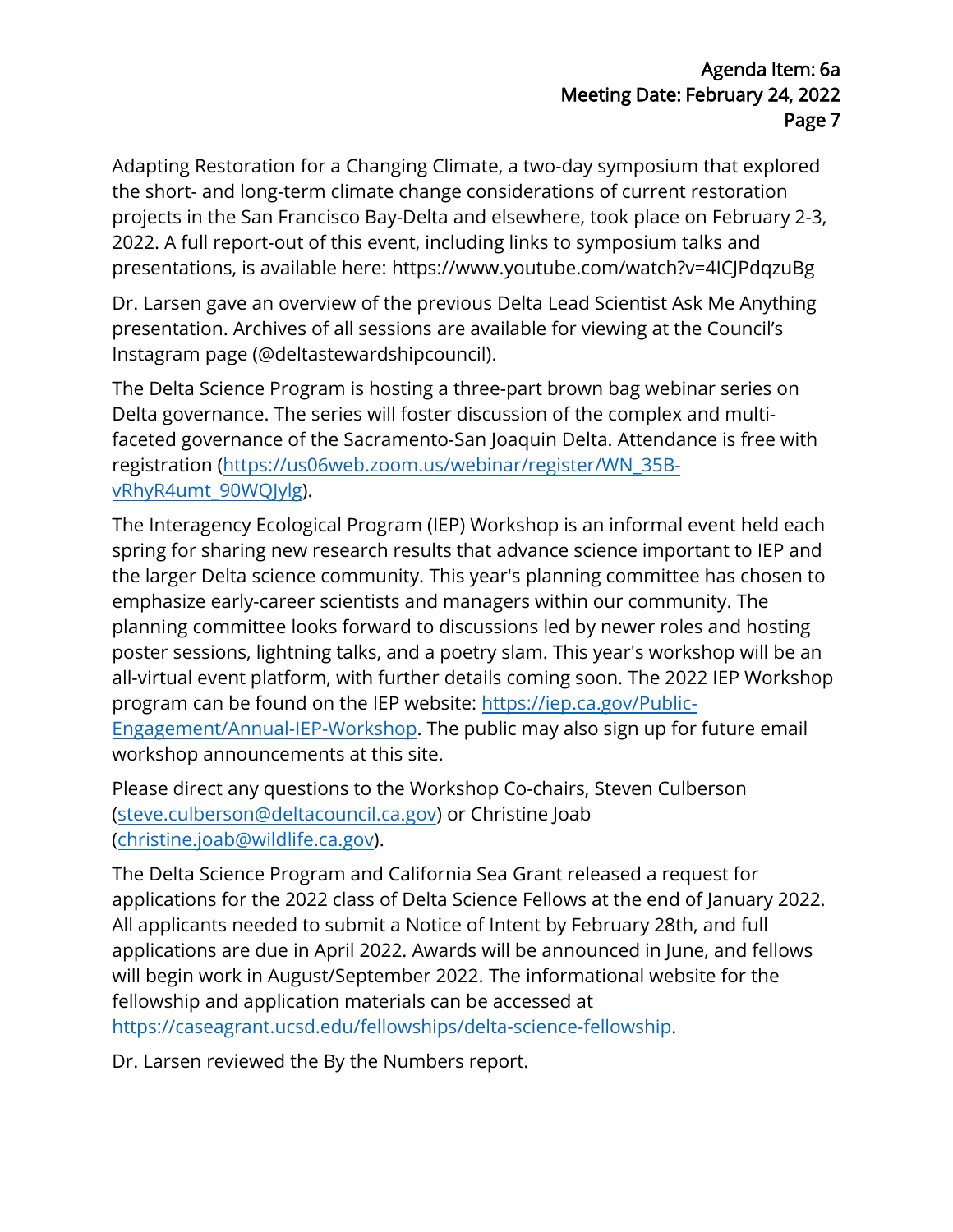#### Public Comment

Deirdre Des Jardins, California Water Research, noted a research paper evaluating changes in evapotranspiration, finding an increase across the western United States. Des Jardins noted that there should be transparency with the role of advisory groups in shaping the Science Action Age[nda.](https://cal-span.org/unipage/?site=cal-span&owner=DSC&date=2022-02-24) 

The agenda item [is viewable on the linked agenda at https://cal](https://cal-span.org/unipage/?site=cal-span&owner=DSC&date=2022-02-24)span.org/unipage/?site=cal-span&owner=DSC&date=2022-02-24# minute 1:27:37.

#### 8. DEPARTMENT OF WATER RESOURCES' SETBACK LEVEE MONITORING PILOT PROJECT (INFORMATION ITEM)

Department of Water Resources (DWR) Senior Environmental Scientist Randy Mager provided a briefing on ongoing work with Cramer Fish Sciences exploring the effect of various waterside habitats on native fish species. Habitats investigated include setback levees on Sherman and Twitchell Islands, rocked channels, and midstream environments.

The invention of the Aquatic Habitat Sampling Platform (AHSP) by Cramer Fish Sciences coupled with their developing expertise in eDNA detection and analysis allows for an opportunity to monitor complicated habitats such as intertidal marshes, vegetated levee benches, steep riprapped levee slopes, and highly vegetated areas without harm to sensitive aquatic organisms, or requiring an incidental take permit under Section 10 of the federal Endangered Species Act. DWR's work may provide critical information on best practices for improving waterside habitats for native fish species.

Councilmembers thanked Mager for his passion and discussed the funding timeline for future data collection. Mager elaborated that the AHSP provides data from previously inaccessible habitats.

Councilmember Nottoli and Mager discussed the variables that impact using eDNA to analyze fish populations in Delta habitats. The eDNA detects the presence of a species, but it's not possible to quantify their presence. Mager also elaborated that Delta smelt is one species that can be identified, and the water samples needed can be collected without utilizing the AHSP.

Chair Tatayon and Mager discussed the timeline for when the data from this project will start informing the design and location of setback levee projects.